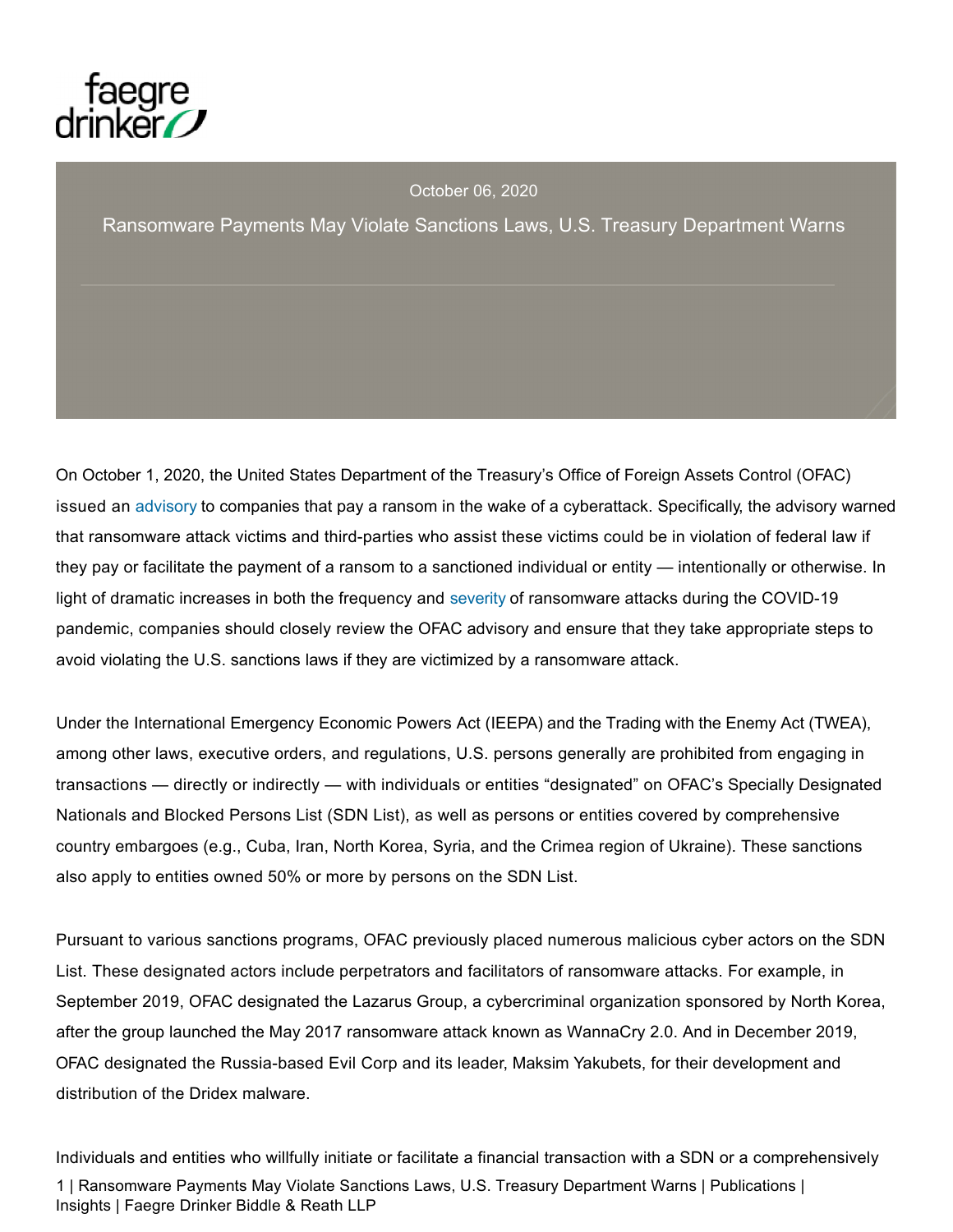embargoed jurisdiction may face significant criminal penalties, including up to 20 years in prison for individuals and fines of up to \$1 million. As noted above, the OFAC advisory conspicuously notes that civil penalties may be imposed for sanctions violations even if the parties who initiate or facilitate the transaction did not know or have reason to know that they were engaging in a prohibited transaction — in other words, based on strict liability.

The OFAC advisory encourages ransomware victims to self-report attacks and ransom payments to law enforcement. In determining the "appropriate enforcement outcome" for a ransomware payment made to a sanctioned individual or entity, OFAC will consider the victim's "self-initiated, timely, and complete report of a ransomware attack to law enforcement" and "[f]ull and timely cooperation with law enforcement" as significant mitigating factors. The advisory further "encourages" companies to install an appropriately-tailored, risk-based compliance program that mitigates the risk that a ransomware payment will have to be made and, if made, the consequence of making payment to a SDN or comprehensively embargoed jurisdiction.

In conjunction with OFAC's advisory, the Treasury Department's Financial Crimes Enforcement Network (FinCEN) issued a separate advisory to companies that facilitate ransomware payments, instructing them to consider filing a Suspicious Activity Report (SAR) when dealing with a ransomware demand.

These new advisories are certain to influence how victims and third-party advisers respond to ransomware attacks. While attacks had grown in frequency and severity prior to COVID-19, ransomware activity has dramatically increased during the pandemic, particularly for U.S.-based victims. In the past, many victims elected to pay ransoms in order to quickly regain access to their data and resume normal business operations. However, the new guidance from OFAC and FinCEN will force victims and their advisers to seriously consider the risk that a ransom payment might violate U.S. sanctions laws and result in significant criminal or civil liability. Ultimately, the decision about whether to pay a ransom will involve balancing many factors, including the significance of the affected data and the relative risk that the attacker is a sanctioned individual or entity.

To minimize the risk of violating U.S. sanctions laws in connection with responding to a ransomware attack, companies should consider these action items:

**Update and Secure Backups** — The only way to ensure a ransom payment is not made to a sanctioned individual or entity is to not pay a ransom at all. The best way to avoid paying a ransom is to ensure that your business has data backups that are both up-to-date and secure. To ensure adequate security, businesses should maintain their backups separately from networks — either offline or through a separate cloud-based service. Businesses also should consider using other safety measures, like multi-factor authentication and separate administrative credentials. Companies should also regularly test their backups and record the time it takes to restore vital systems.

2 | Ransomware Payments May Violate Sanctions Laws, U.S. Treasury Department Warns | Publications | Insights | Faegre Drinker Biddle & Reath LLP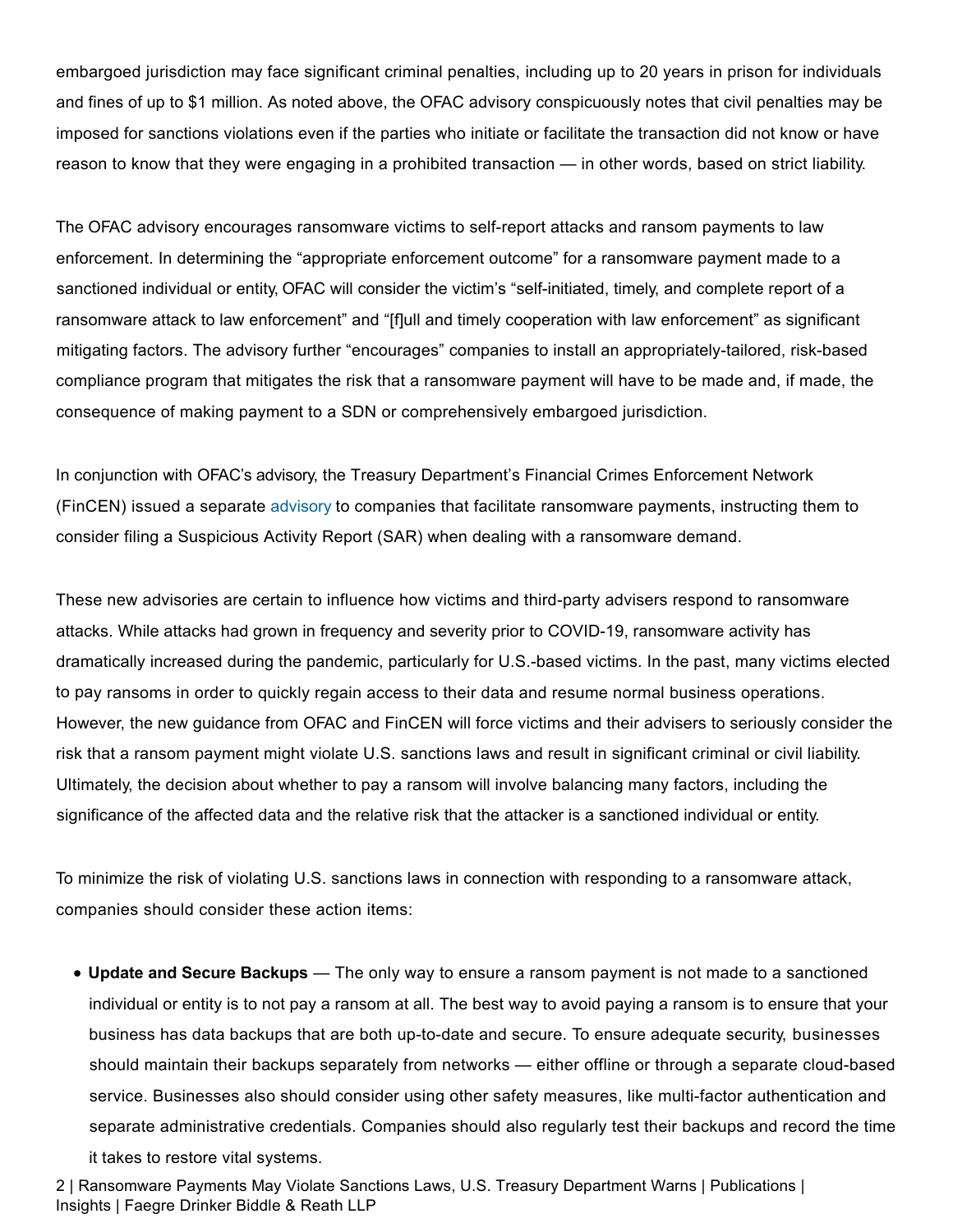- **Perform Due Diligence** Before initiating a ransom payment, the victim and any third-party advisers should conduct reasonable due diligence on the malicious actors. This due diligence should be completely and accurately documented. Reasonable due diligence should include a search of OFAC's SDN List — which now includes crypto wallet addresses for designated individuals and entities. Efforts also should be made to determine whether the attackers are affiliated or associated with a comprehensively embargoed jurisdiction — for example, by researching malware variants and email domain(s) associated with the malicious actors to determine if they are associated with embargoed countries.
- **Notify and Cooperate with Law Enforcement** Whenever making a ransomware payment, victims and their advisers should consider alerting the Federal Bureau of Investigation (FBI) — through either the FBI's Internet Crime Complaint Center or the local FBI field office. Victims should be prepared to provide law enforcement with an overview of the attack, any identifying information about the attackers and their cryptocurrency accounts, and information about the ransom demand itself. If a ransom payment is ultimately determined to have been paid to a sanctioned individual or entity, voluntary disclosure to law enforcement and OFAC should be evaluated and strongly considered. OFAC will view the victim's prior cooperation with law enforcement to be a significant mitigating factor.
- **Institute an Appropriate Risk-Based Compliance Program** The OFAC advisory encourages companies to customize their compliance and security programs based on their unique business risk profile. OFAC has previously issued a framework for compliance that "strongly encourage[d]" companies to incorporate five "essential components" of compliance: management commitment, risk assessment, internal controls, testing and auditing, and training. Companies should assess and update their risk-based compliance program regularly to ensure that they can respond to pernicious and ever-evolving ransomware threats.

# MEET THE AUTHORS



#### Peter W. Baldwin

**Partner** 

+1 212 248 3147 New York peter.baldwin@faegredrinker.com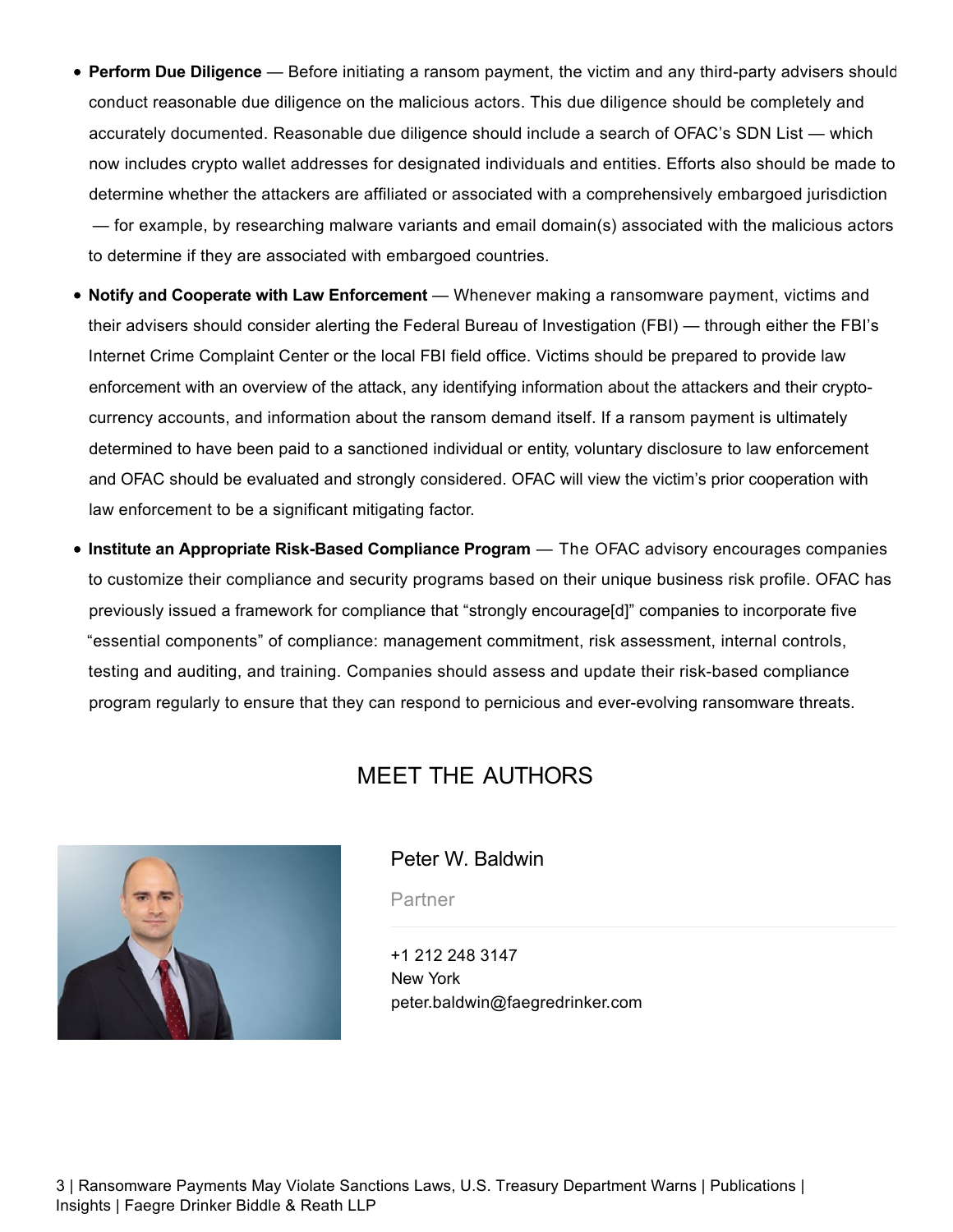





## M. Angella Castille

**Partner** 

+1 202 589 2849 Washington, D.C. angella.castille@faegredrinker.com

#### Kenneth K. Dort

**Partner** 

+1 312 569 1458 Chicago kenneth.dort@faegredrinker.com

#### Paul H. Luehr

**Partner** 

+1 612 766 7195 Minneapolis paul.luehr@faegredrinker.com



Adam W. Smith

**Associate** 

+1 612 766 8762 Minneapolis adam.smith@faegredrinker.com